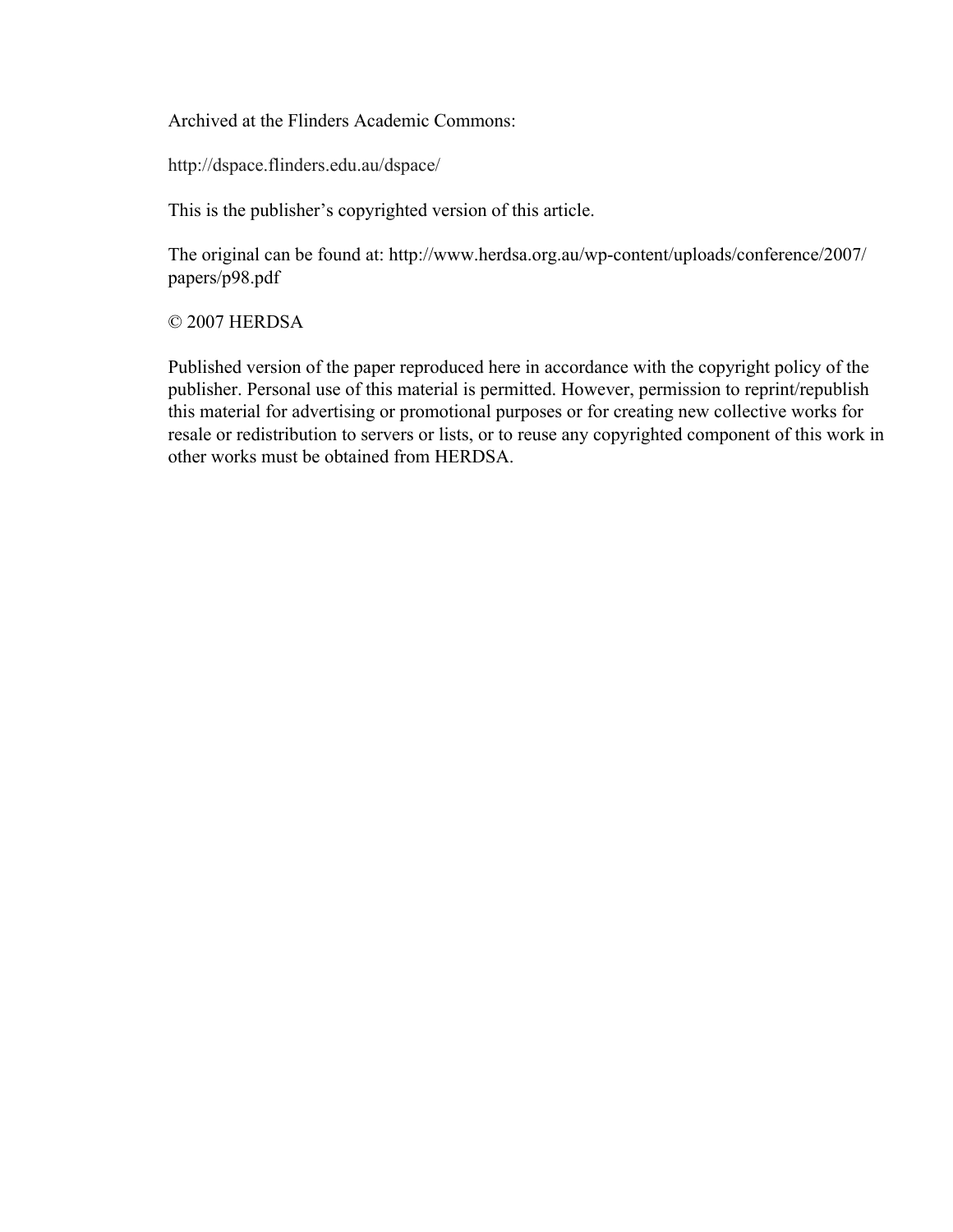

Higher Education Research and Development Society of Australasia, Inc

# **Enhancing Higher Education, Theory and Scholarship**

*Proceedings of the* 

# **30th HERDSA Annual Conference**

#### 8-11 July 2007

Adelaide, Australia

Habib, B. (2007) Breaking the Ritual: Getting Students to Participate in Discussion-based Tutorials in the Social Sciences, in *Enhancing Higher Education, Theory and Scholarship, Proceedings of the 30th HERDSA Annual Conference, Adelaide, 8-11 July 2007: pp 205.* 

Published 2007 by the Higher Education Research and Development Society of Australasia, Inc PO Box 27, Milperra, NSW 2214, Australia www.herdsa.org.au

ISSN: 0155 6223 ISBN: 0 908557 71 X

This research paper was reviewed using a double blind peer review process that meets DEEWR requirements. Two reviewers were appointed on the basis of their independence, expertise and experience and received the full paper devoid of the authors' names and institutions in order to ensure objectivity and anonymity. Where substantial differences existed between the two reviewers, a third reviewer was appointed. Papers were evaluated on the basis of originality, quality of academic merit, relevance to the conference theme and the standard of writing/presentation. Following review, this full paper was presented at the international conference.

Copyright@ 2007 HERDSA and the authors. Apart from any fair dealing for the purposes of research or private study, criticism or review, as permitted under the Copyright, Design and Patent Act, 2005, this publication may only be reproduced, stored or transmitted, in any for or by any means, with the prior permission in writing of the publishers, or in the case of reprographic reproduction in accordance with the terms and licenses issued by the copyright Licensing Agency. Enquiries concerning reproduction outside those terms should be sent to the publishers at the address above.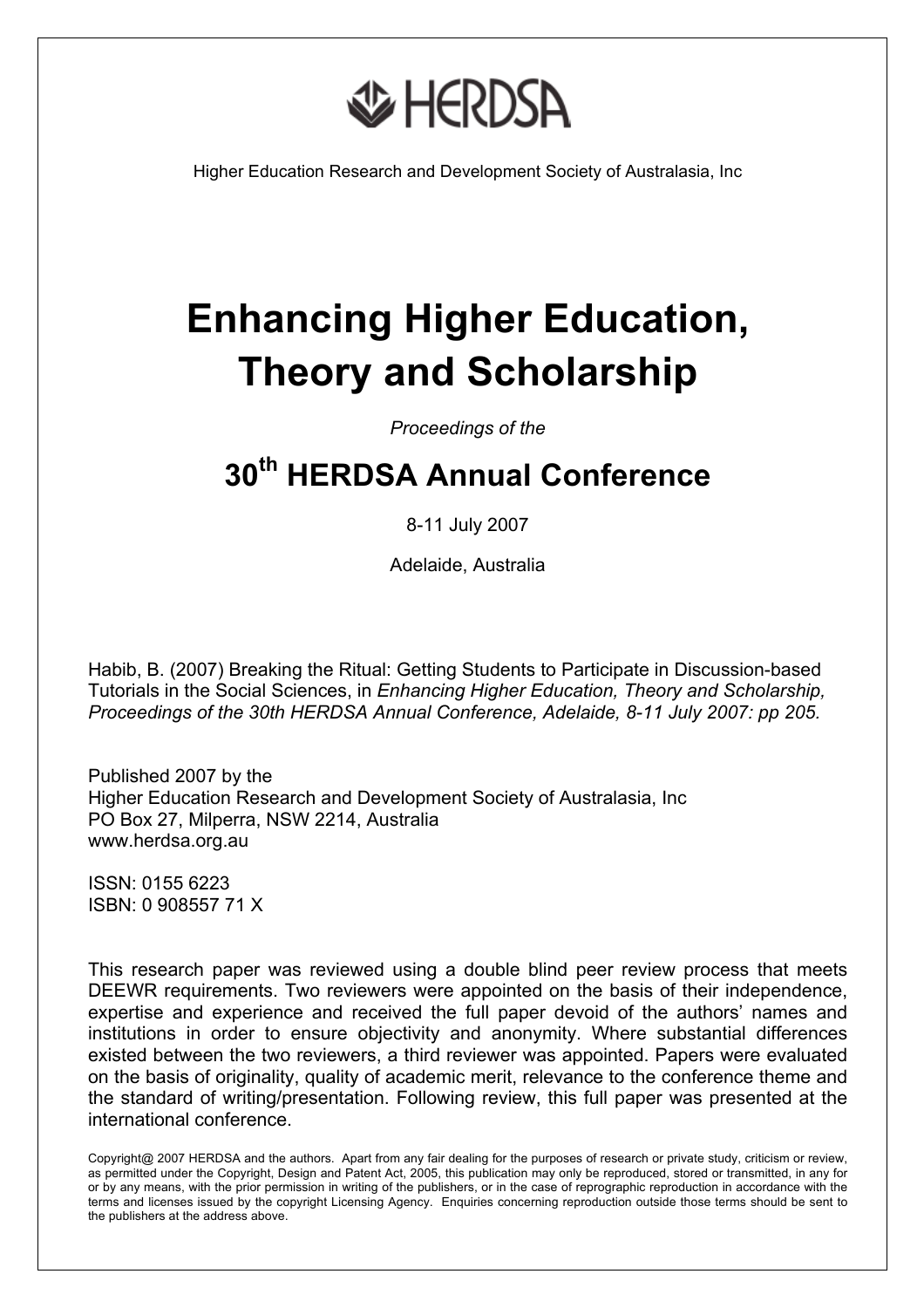# **Breaking the Ritual: Getting Students to Participate in Discussion-based Tutorials in the Social Sciences**

#### **Ben Habib**

Flinders University, Adelaide, Australia habi0015@flinders.edu.au

The challenge for tutors in avoiding the pitfalls of the ritualised tutorial and facilitating a positive tutorial learning environment is threefold: First, less confident students should participate in class discussion. Second, confident students should be managed such that they do no monopolise class discussion, and third, students should take responsibility for their efforts in class to avoid the tutorial becoming another lecture. To do this the tutor should foster a positive learning environment and implement a class structure that facilitates wider participation by all students in the class. To participate effectively students need to be familiar with key concepts from the topic reading material. The intervention had two primary components: First, a large portion of the initial tutorial was devoted to introductory activities in which the students got to know each other. Second, subsequent tutorials began with a paired warm-up activity to get the whole class talking immediately, after which each student raised a prepared question for class discussion. Students perceived the intervention as a success in developing a positive tutorial learning environment, which helped them engage with the course content.

Keywords: tutorial, student-directed learning, deep learning.

Tutorials are the primary hands-on component of topics in international relations, within which students should develop a greater understanding of the course material through discussion with their peers. At its best, the tutorial is a place where students can cultivate a grasp of complex issues and learn to challenge accepted ideas in a reasoned manner. Yet often tutorials become ritualised monotonous lectures of little educational value. Students need to feel comfortable in their surroundings before venturing an opinion, free from fear of judgement by peers and tutor. Students often don't get to participate because one or two of their peers dominate the class. Confident students can monopolise a tutorial, turning it into a dialogue between themselves and the tutor at the expense of the rest of the class. Tutorials like this do little to help students come to grips with complex course material and give them little incentive to read the core readings, or to obtain further information beyond the set reading list.

The challenge for tutors in facilitating good tutorials is threefold: First, less confident students should participate in class discussion. Second, confident students should be encouraged not to monopolise class discussion, and third, students should take responsibility for their efforts in class. To do this the tutor should foster a positive learning environment and implement a class structure that facilitates wider participation by all students. To participate effectively students need to be familiar with key concepts from the topic reading material.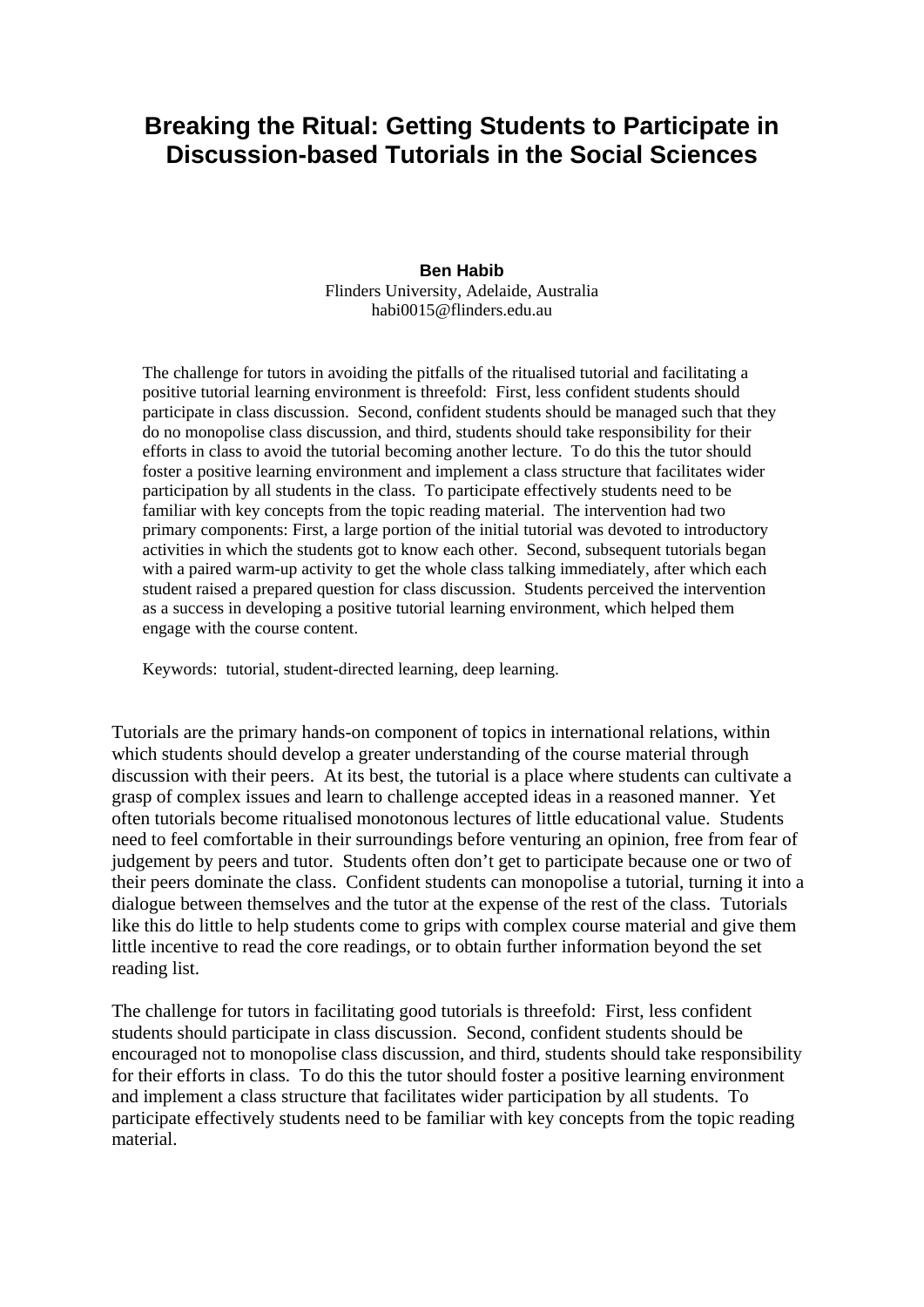I have trialled an intervention in tutorials for the second year undergraduate course *Peace and War*—an international relations topic at Flinders University—which attempted to address these issues. The intervention had two primary components: First, the initial tutorial was devoted to introductory activities in which the students got to know each other. Second, subsequent tutorials began with a paired warm-up activity to generate class interaction, after which each student raised a prepared question for class discussion. Asking good questions can enhance the ability of students to understand complex information (Biggs, 1999, p. 61) and provides incentive for them to read the set material without resorting to coercive measures such as weekly tests, which tend to impact negatively on student enthusiasm (Schank, 1995, p. 106).

## **Student Engagement and Deep Learning**

Kuh *et al* (2007, p. 2) and Carini *et al* (2006, p. 19) report that student engagement has a positive impact on student grades, gleaned from research based on results from the annual *National Survey of Student Engagement* in the United States. The intervention aims to increase student engagement with this in mind, based on three underlying premises. The first premise draws on a model of a tutorial built around class discussion, within which the tutor is a facilitator of class participation, inviting students to assume some control over their learning in the tutorial (Lublin, 1987, p. 6). Building an environment conducive to class discussion as a matter of process—how learning is facilitated—rather than of content (Gibbs, 1992, p. 23; Bertola & Murphy, 1994, p. 8-10). A comfortable class environment can help the tutorial become a venue for students to make judgements about the topic matter, to examine the relationships of core ideas to one another, and to perceive their world in a new and different way through dialogue (Mezirow, 1990, p. 354; 1997, p. 10).

The second premise centres on *student-directed learning* as a process whereby students are able to take the initiative in their learning, without the external direction of others in identifying their learning needs and formulating learning goals (Knowles, 1975, p. 18; Brookfield, 1985, p. 9-10; Candy, 1991, p. 6). Candy (1991, p. 9) describes student-directed learning as such:

It is perhaps useful to think of teachers and learners as occupying positions of a continuum extending from teacher-control at one extreme to learner-control at the other, where the deliberate surrendering of certain prerogatives by the teacher is accompanied by the concomitant acceptance of responsibility by the learner or learners.

This description is useful because the tutor does not abdicate control over the tutorial, but rather gives the student a degree of autonomy within a well-defined class structure.

The third premise is that an appropriate class structure fostering a degree of self-directed learning is likely to translate into a process described by Gibbs (1992, p. 2) as *deep learning*: "The student attempts to make sense of what is to be learnt, which consists of ideas and concepts. This involves thinking, seeking integration between components and between tasks, and 'playing' with ideas," resulting in a more thorough and complex understanding of the subject matter. Schank (1995, p. 123) describes the process as one of *learning through failure*. Students are often road-blocked by knowledge failures in their education, where they realise they need new information to progress. The learning experience comes through acquiring new information to overcome the knowledge failure. Another variation on the same theme is Mezirow's transformative learning through the *disorienting dilemma*, where classroom situations put in place by the teacher lead students to re-evaluate their perspective on the subject matter (Mezirow, 1991, p. 168). All three paradigms describe a learning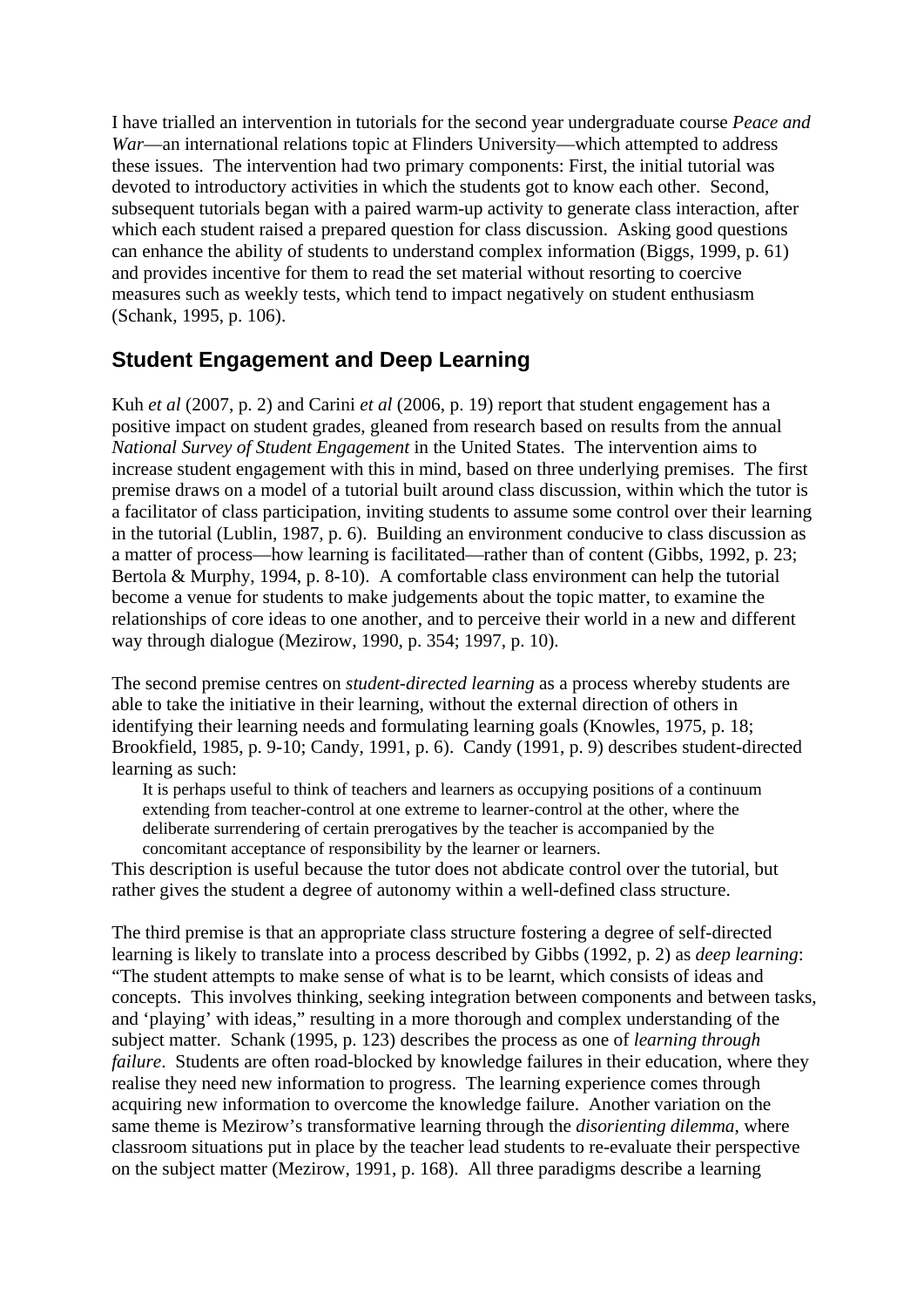process leading to enhanced understanding of given information, for which the intervention described in this paper is a trigger. It is more likely to occur if students are situated within a positive emotional and motivational learning environment (Gibbs, 1992, p. 10-11).

## **Structured Intervention**

#### **(1) Introductory activities in the first tutorial**

Students generally need to get to know their peers before they feel comfortable in sharing their opinions and taking intellectual risks. The class needs to be a safe place within which they have the confidence to share and view class discussion as a collaboration of ideas instead of a submission to judgement (Maslach, Silver, & Pole, 2001, p. 72).

Students engaged in several introductory activities in pairs during the first tutorial. Their initial task was to discuss with their partner a positive tutorial experience from previous topics. They then introduced their partner to the class, sharing their positive experiences. It is often easier to introduce someone else to a group rather than yourself, which removes some of the apprehension of a first-time meeting (Bertola & Murphy, 1994, p. 13). This activity also got the students acculturated to listening to their peers and made them more aware of the diversity of the group. Two more paired activities were conducted, in which students were asked to find a new partner and discuss a new set of questions. Answers to both questions were discussed with the whole group.

The first tutorial was largely devoted to establishing a comfortable class atmosphere instead of spending excessive time on administrative issues. One introductory activity provides only a superficial opportunity for peer bonding and is not enough to establish a comfortable environment. Investing time in the first tutorial for peer bonding activities creates an ongoing dynamic for participation in subsequent tutorials, which is an important foundation for the successful implementation of structured class activities throughout the course (Gibbs, 1992, p. 9-10; Knowles, 1975, p. 71).

#### **(2) Short paired activity to begin each tutorial**

Subsequent tutorials began with a short paired activity in which students discussed a set issue from the readings, with the aim of re-establishing a relaxed class atmosphere and getting them intellectually warmed up for the class discussion to come. This activity allowed the group to identify key points for each week's topic. Having identified the key ideas, students could move on in class discussion to their application in real-world scenarios.

#### **(3) Each student prepares a question for class discussion**

Students were instructed to each prepare a question for class discussion based on the core readings or a current event related to that week's topic. In leading the discussion students could get the answers that *they* wanted from the group. Each student would raise their question and give their opinion first, leading into an open discussion. There were two goals here: (1) to regulate class discussion to ensure that all students got to participate, and (2) by creating their own question, the students engaged more deeply with the subject matter than they otherwise would by only reading the set course materials.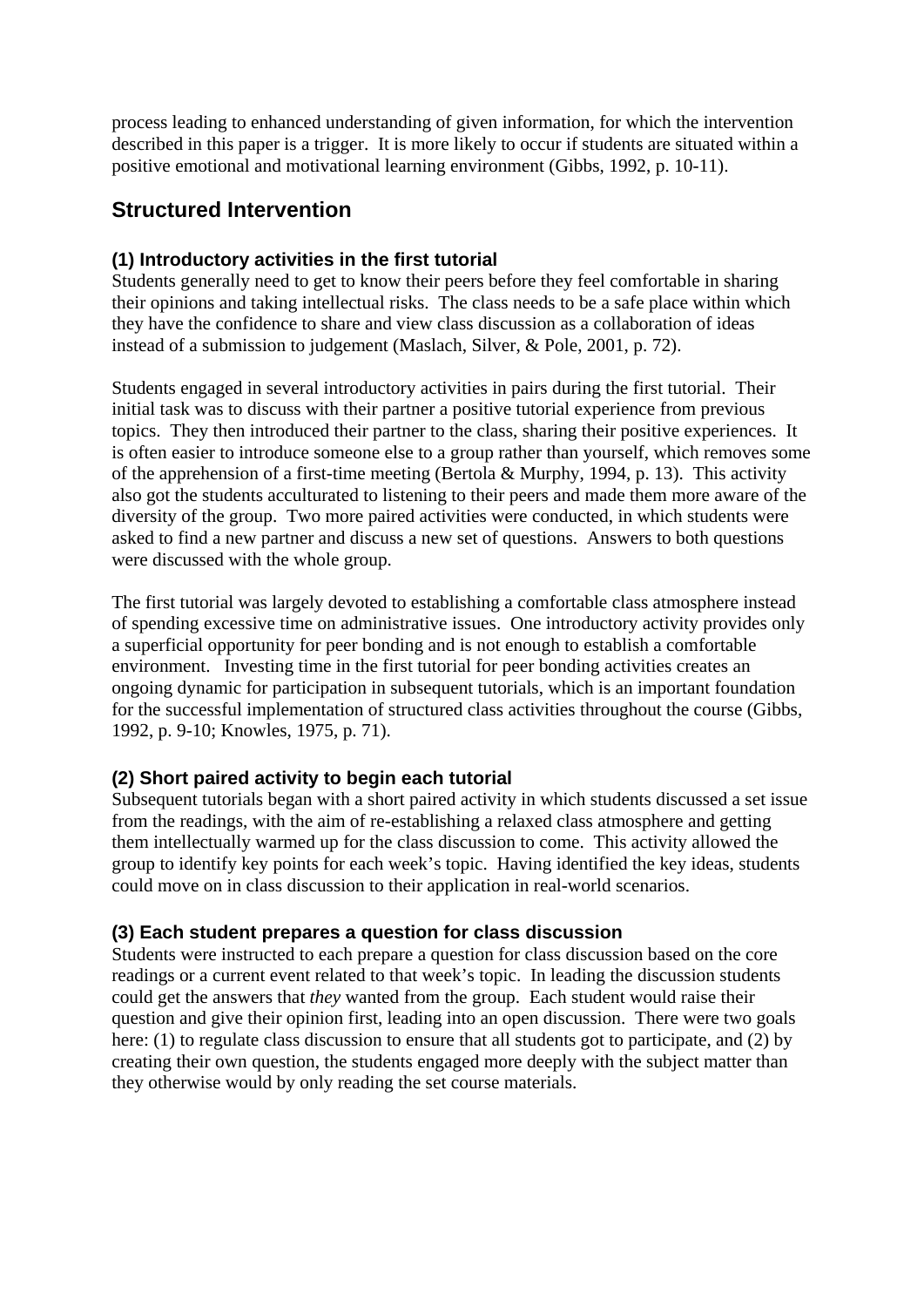# **Results and Student Feedback**

Student perceptions of the effectiveness of the intervention were measured through two survey data sets, taken from my tutorial cohort: The first was compiled mid-semester, while the second data set was compiled through the university's official Student Evaluation of Teaching survey (SET). One dataset from the SET survey covers student respondents from all tutorials in the course, with a second dataset covering student respondents from my tutorial groups.

The Mid-Semester Survey graph (Figure 1) indicates that all students surveyed felt encouraged to participate, showing that the structured intervention of getting each student to ask a question in class discussion was well received at that time. 74 percent of students *strongly agreed*, and 22 percent *agreed*, that they felt comfortable asking questions in our tutorials, while all students broadly agreed that the tutor responded to their needs. These latter figures indicate that students felt comfortable in the learning environment that was established, vindicating the ice-breaker activities in the first class and the weekly introductory exercise.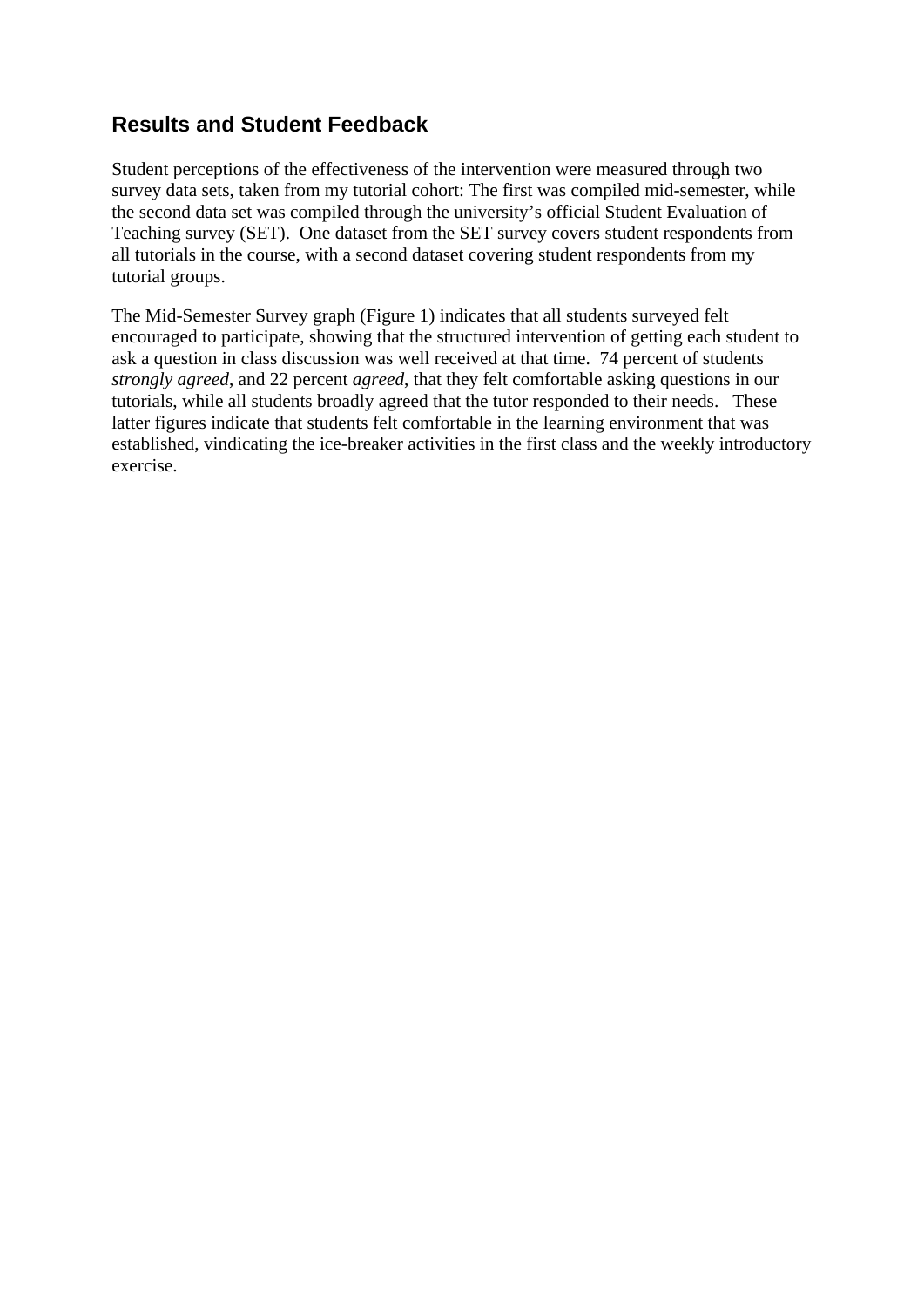# **Mid-Semester Survey Results**



Figure 1: Mid-Semester Survey Results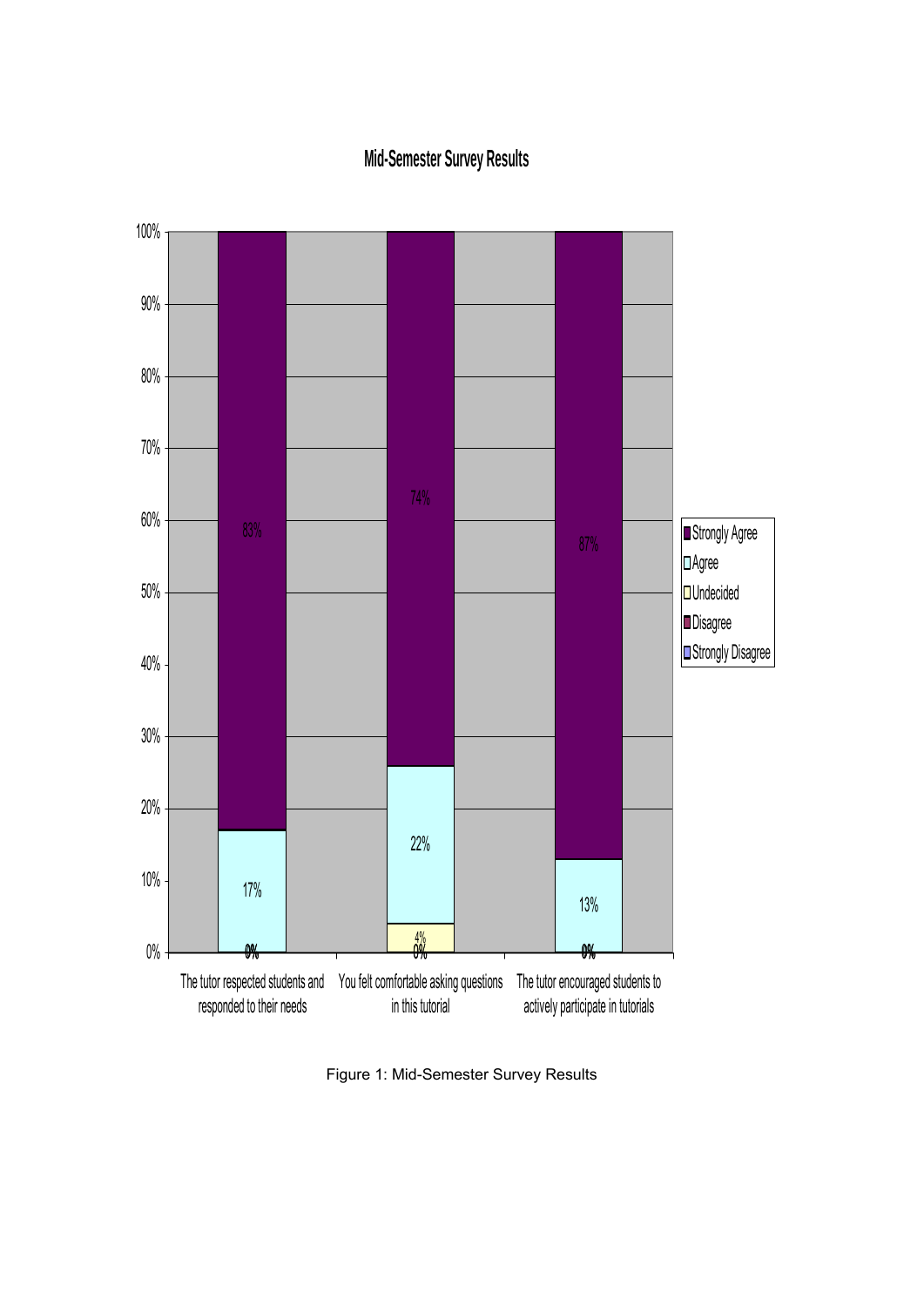# **SET Survey Results (Entire Course)**



Figure 2: Student Evaluation of Teaching Survey Results – Whole Course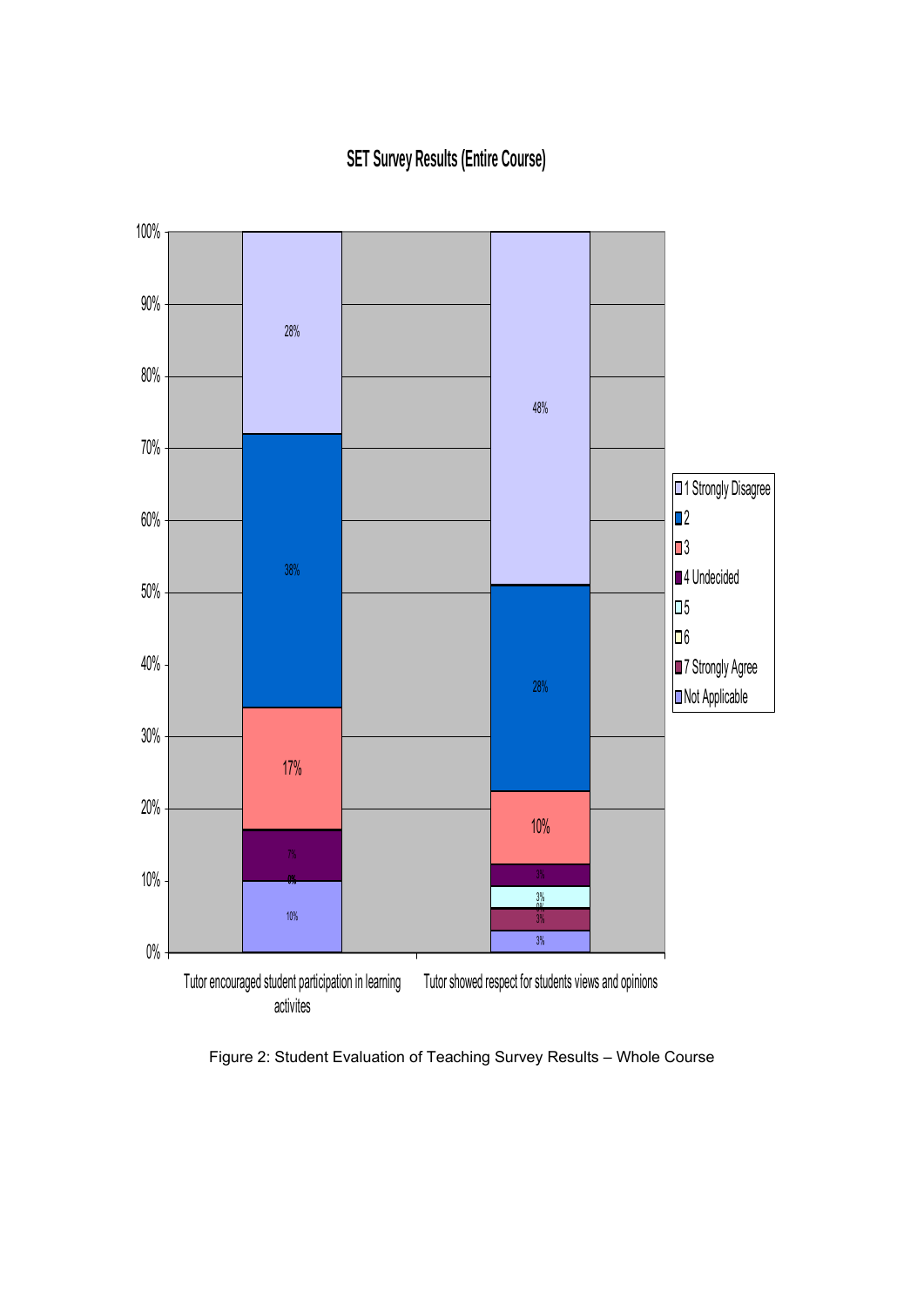**SET Survey Results (My Student Group)**



Figure 3: Student Evaluation of Teaching Survey Results – My Student Group

The SET Survey results are more revealing, as the responses of my students are compared with the student responses from the course as a whole. 28 percent of students in the whole course *strongly agreed* and 38 percent *agreed* that they felt encouraged to participate in learning activities. However, 84 percent of respondents from my student cohort *strongly*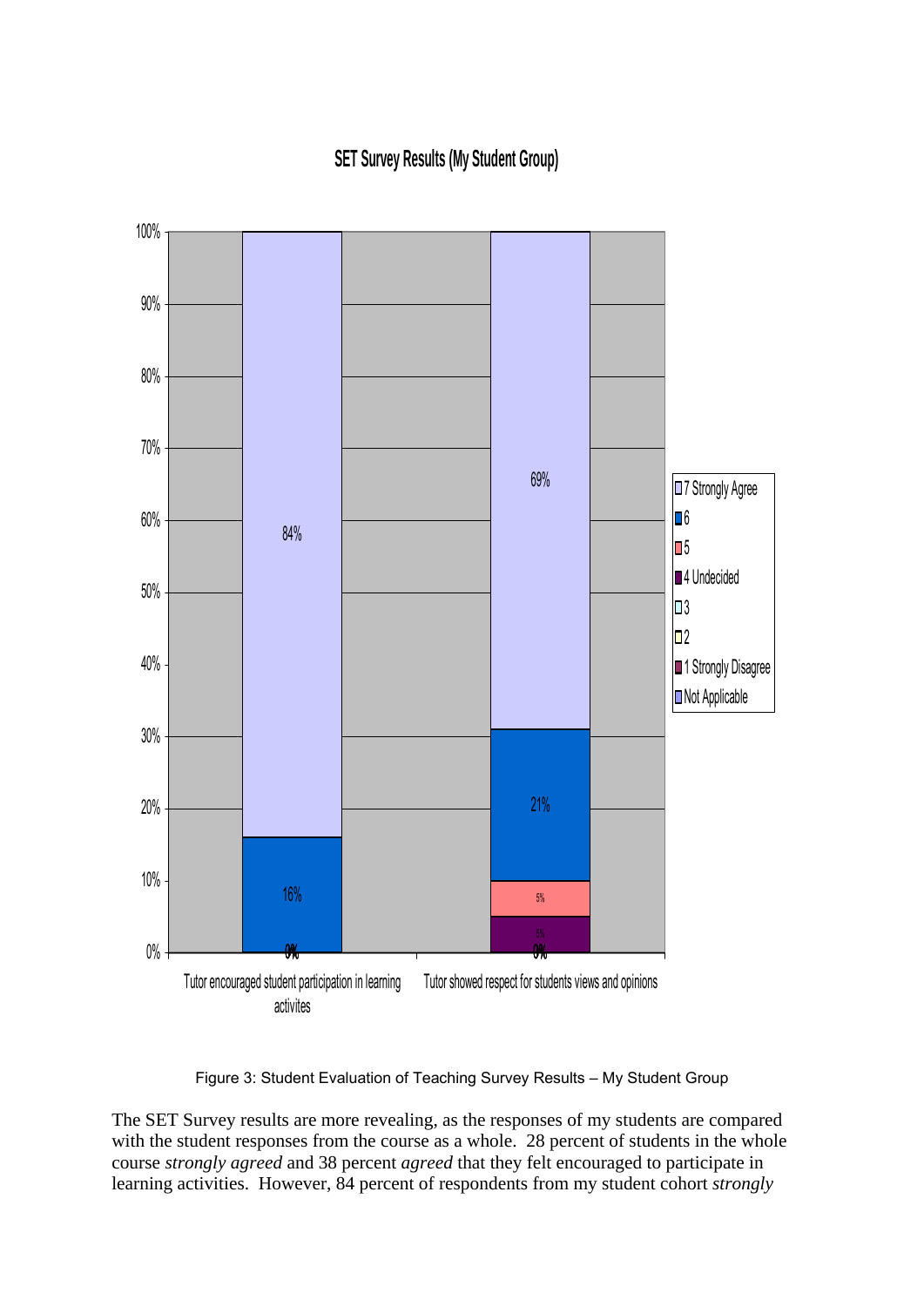*agreed* and 100 percent *broadly agreed* that they felt encouraged to participate in learning activities. 90 percent of respondents *broadly agreed* that the tutor showed respect for their views and opinion from my student group, a 14 percent increase from the overall course score for the same question.

The survey data indicates that the intervention put in place to foster a comfortable learning environment and encourage universal participation was perceived by the students as a success. In response to the question "what were the best aspects of the tutor's teaching," student feedback in the SET survey included the following endorsements of the intervention:

"Making sure everyone prepared a question ensured tutorial participation."

"Encouraging us to ask questions and stimulating a discussion in tutorials."

"He encouraged great conversation in tutorials, both relevant an interesting."

"The tutorials were awesome as they were like an open debate, which I found really helpful as we got to hear everyone's opinions."

"Getting everyone involved in the tute by organising a question based on the readings (ensured I did the readings)."

# **Key Findings**

The problem of getting all students to participate in discussion-based tutorials is the bane of tutors in the social sciences. Designed to move tutorials beyond the common ritualised monologue, the intervention was based on three premises: First, the quality of the tutorial as a learning experience for students would be improved by implementing a facilitative structure to classes. Second, within this structure, students would become more engaged if they could exercise some control over their learning experience. Third, the structure of the class would increase the likelihood that students could engage in a transformative learning experience.

Some students were initially resistant to preparing a question each week, but soon most realised the exercise improved their enjoyment of the class. The intervention decreased the disparity in class participation, giving the less confident students a space to contribute and be heard, while dominant students were compelled to allow space for the less confident students without having to compromise their natural flair. Through devising a question for discussion, the students generally always read the assigned readings and had to think more deeply about each week's topic than they otherwise would have. Thus the intervention itself, involving ice-breaker activities in the first class, paired warm-up activities at the beginning of subsequent tutorials, and getting students to prepare a question for each class, were perceived by both students and myself as a success in developing a positive tutorial learning environment, which helped them engage with the course content.

# **Acknowledgements**

The author would like to acknowledge Deanne Gannaway for her assistance in production of this paper.